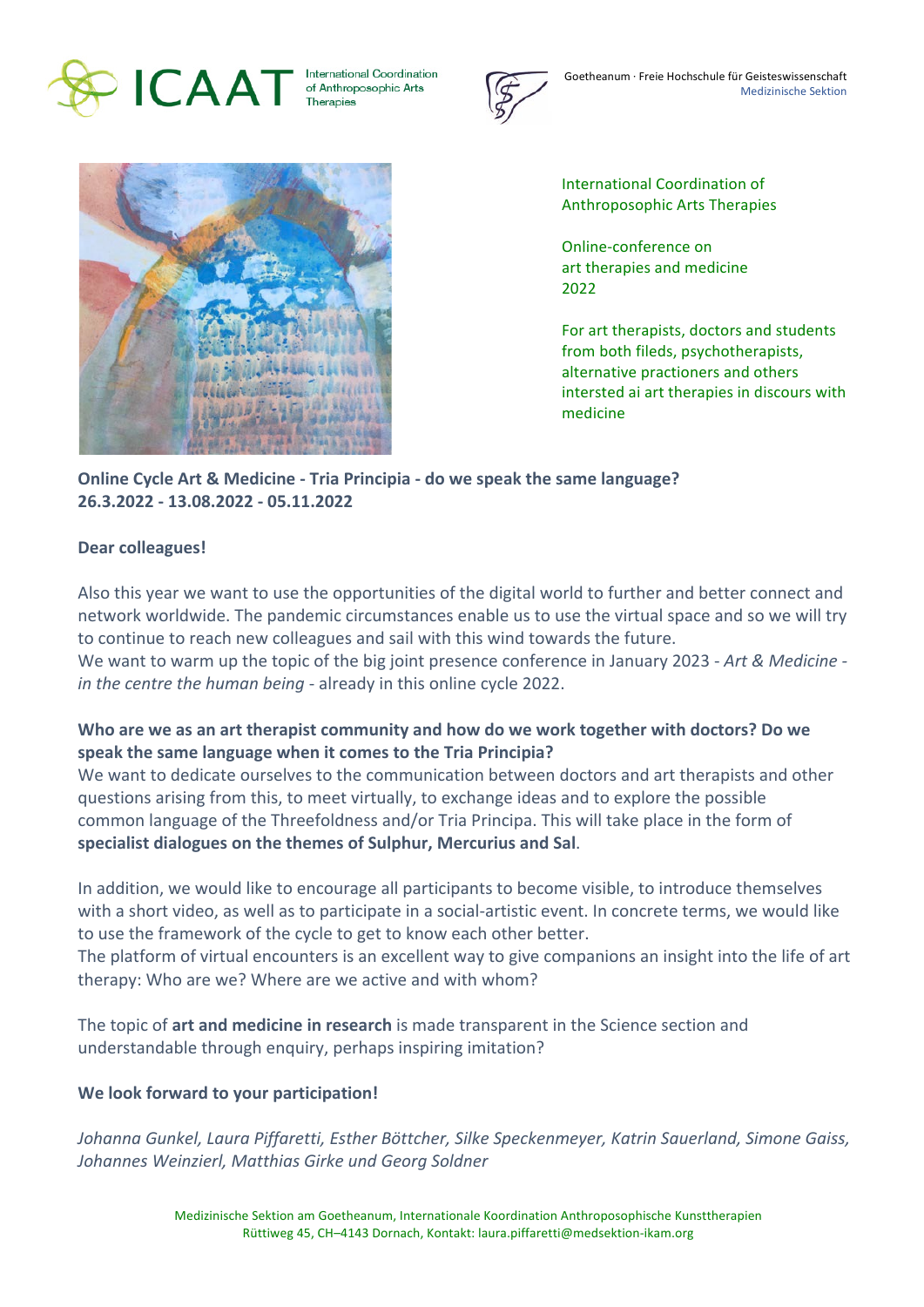

International Coordination



## **What you can contribute as participants:**

Each of you should feel addressed and hopefully feel like taking part!

We would like you - as an individual, as a therapeutic centre, as a working group, as a training institute or as colleagues - to produce a short **video of 1 to 3 minutes** in length. As an example, we will use a video that we recorded of our kick-off event in January 2022 (see website LINK).

You are welcome to present your city, country, studio, art. There is certainly also an artistic challenge in the limited time available.

As a **social-artistic global element**, we have agreed on our inner images and language.

We would like you - in your own language - to write a poem. The poem method is called **Elfchen** and originally comes from the Netherlands. For those who don't know it yet: It is wonderful to end an art therapy class with an **Elfchen**. More information will follow with the registration!

During the online cycle, the self-organised working groups can upload their results in a provided secure cloud and thus make them accessible to all.

The cycle will take place in German and will be translated into English and Spanish. The broadcast dates will remain online as a video until the end of the year!

We sincerely wish for diverse participation!

You will find more information, registration and a link to upload the videos on our website in February!

With kind regards from the Coordination of Art Therapies

Laura Piffaretti, Johanna Gunkel, Esther Böttcher, Silke Speckenmeyer und Simone Gaiss